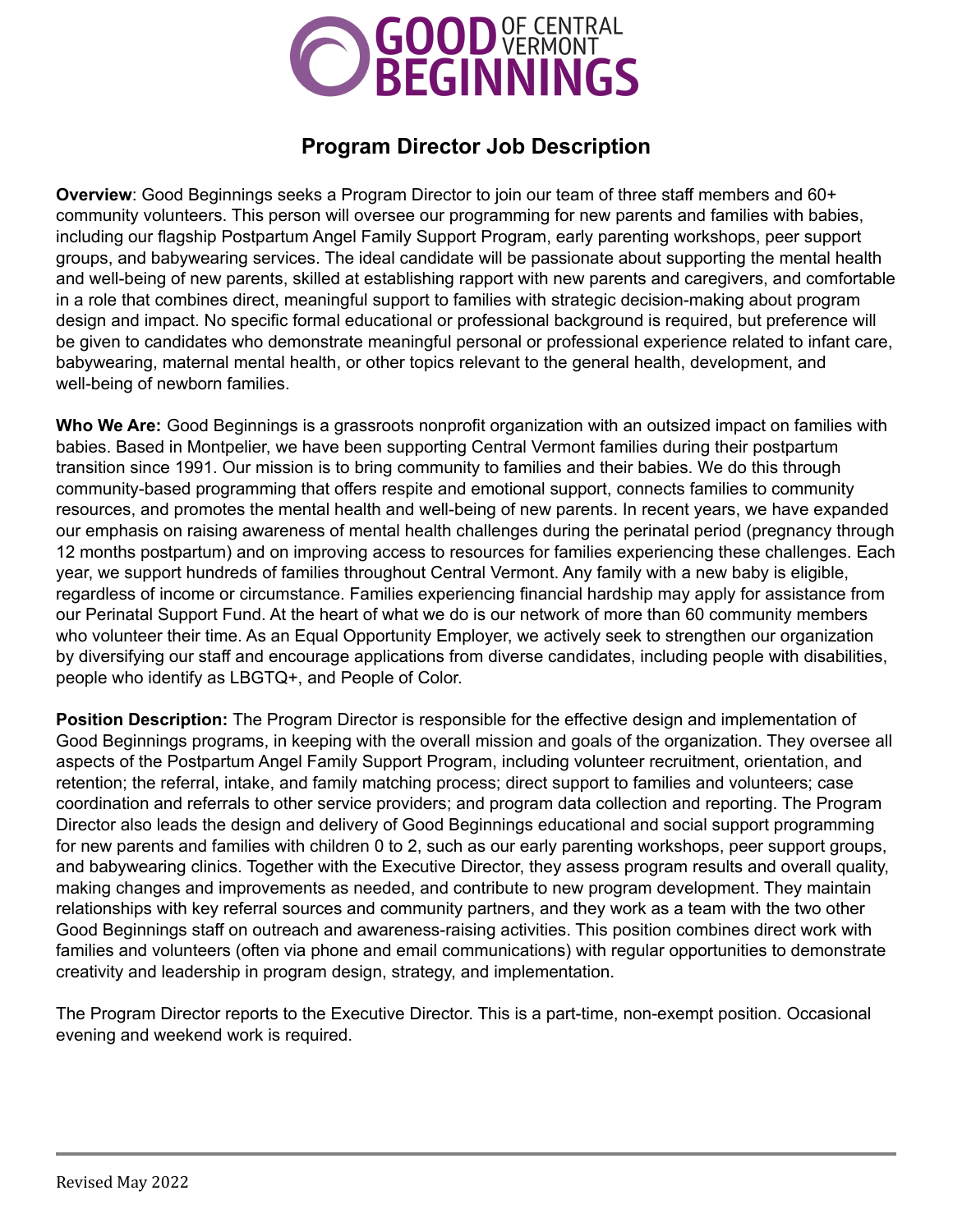

#### **Job Duties**

### *Program Design, Management, and Delivery*

- Recruit, train, and maintain GBCV's network of community volunteers, ensuring that our volunteer roster is sufficient to fulfill program needs, and providing ongoing supervision, feedback, and support to volunteers, including appreciation and opportunities for peer connection and professional development
- Oversee all aspects of the family intake and matching process, including maintaining phone and email contact throughout the match, troubleshooting as needed, providing information, referrals, and connections to community resources, and coordinating with referring agency and/or other service providers as appropriate
- Maintain relationships with clinical providers and other sources of expertise and resources related to perinatal mental health
- Lead Good Beginnings educational offerings and events, such as early parenting workshops, babywearing clinics, parent support groups, and annual family events such as the Toddler Picnic and Nest Warming
- Periodically review and update Good Beginnings resources for families to ensure that they are relevant, culturally appropriate, and in line with current best practice guidelines
- Collect quantitative and qualitative data about the impact of Good Beginnings programs and prepare reports as needed for Executive Director and Board of Directors
- Manage program expenses within the scope, requirements, and limitations of grant funding

## *Community Outreach, Program Development, and Fundraising*

- Contribute actively to the development and implementation of GBCV outreach strategies
- Represent the organization by attending coalition or community meetings, maintaining relationships with key stakeholders and referral partners, attending special events, etc.
- Identify and develop new program and funding opportunities in collaboration with the Executive Director
- Assist with planning and implementing GBCV fundraising activities (special events, mailings, etc.);
- Participate in public outreach and fundraising events as needed
- Perform other duties as assigned

## **Qualifications and Skills**

Required:

- Passion for Good Beginnings' mission of supporting newborn families
- Exceptional communication and interpersonal skills, including active/supportive listening, empathy, and the ability to establish positive relationships with people of diverse backgrounds
- Past professional, academic, or personal experience relevant to the needs of newborn families, such as supporting pregnant or birthing parents, newborn care, early childhood education, peer counseling/support, or community-based models for promoting mental health and maternal child health
- Excellent organizational and time management skills
- Strong boundary-setting skills and the ability to maintain client confidentiality at all times

Desired:

• Direct experience working with infants or parents of young children